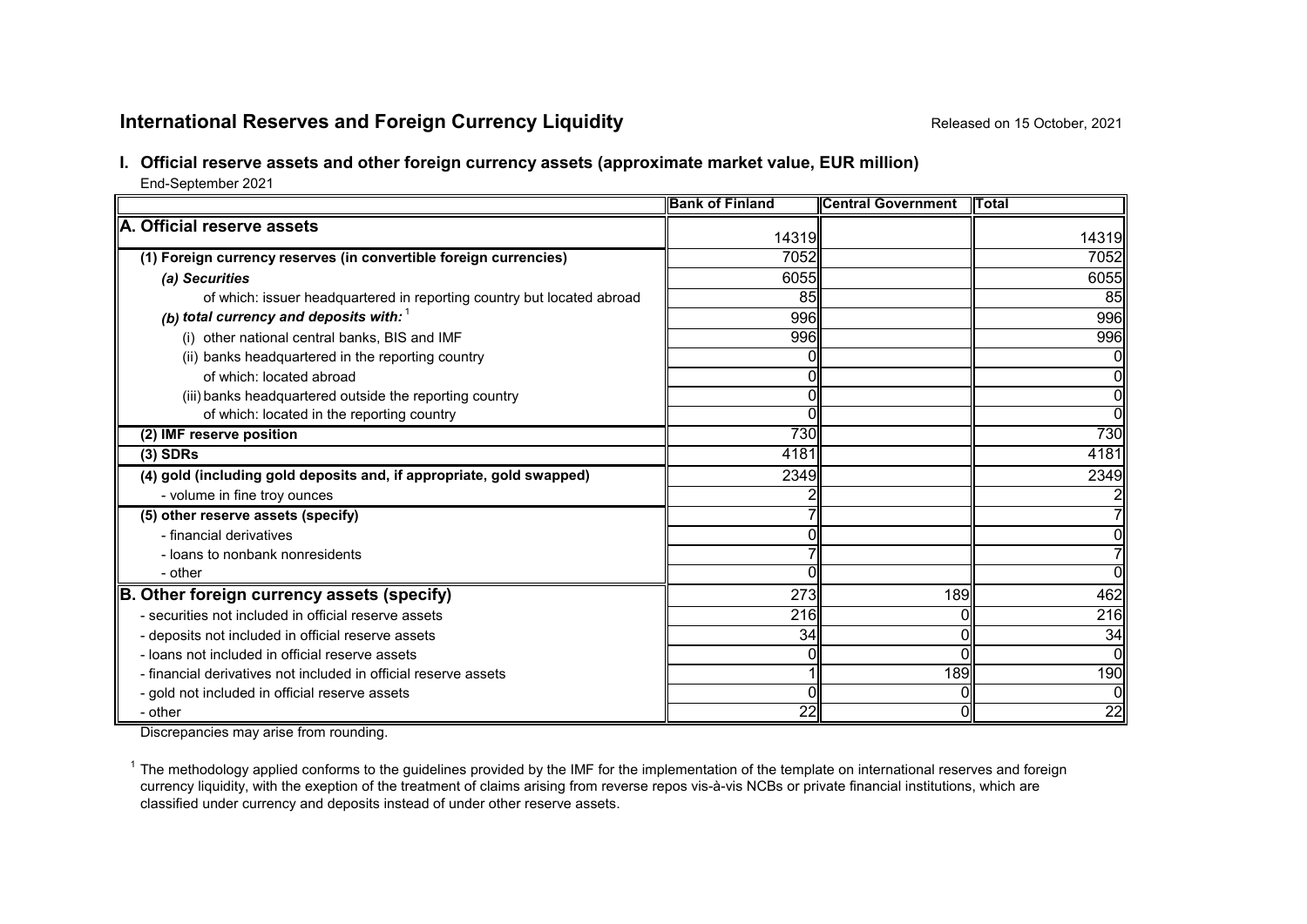#### **II. Predetermined short-term net drains on foreign currency assets (nominal value, EUR million)** End-September 2021

|      |                                                 |                           | <b>Bank of Finland</b> |         |               | <b>Central Government</b> |         |             | <b>Total</b>              |                     |              |                |               |                |
|------|-------------------------------------------------|---------------------------|------------------------|---------|---------------|---------------------------|---------|-------------|---------------------------|---------------------|--------------|----------------|---------------|----------------|
|      |                                                 | <b>Maturity breakdown</b> |                        |         |               | <b>Maturity breakdown</b> |         |             | <b>Maturity breakdown</b> |                     |              |                |               |                |
|      |                                                 |                           | (residual maturity)    |         |               | (residual maturity)       |         |             |                           | (residual maturity) |              |                |               |                |
|      |                                                 |                           | More                   |         |               |                           |         | <b>More</b> |                           |                     |              | More           |               |                |
|      |                                                 |                           |                        |         | lthan 1       | <b>More</b>               |         |             | than 1<br>month           | <b>More</b>         |              |                | than 1        | <b>More</b>    |
|      |                                                 |                           |                        | Up to 1 | month         | than 3                    |         | Up to 1     |                           | than 3              |              | Up to 1        | month         | than 3         |
|      |                                                 | <b>Total</b>              | month                  | and up  | <b>months</b> | Total                     | month   | and up      | months                    | <b>Total</b>        | month        | and up         | <b>months</b> |                |
|      |                                                 |                           |                        |         | to $3$        | and up                    |         |             | to $3$                    | and up              |              |                | to $3$        | and up         |
|      |                                                 |                           |                        |         | months        | to 1 year                 |         |             | months                    | to 1 year           |              |                | months        | to 1 year      |
| ll1. | Foreign currency loans, securities and deposits |                           | ŋ                      |         |               | $\Omega$                  | $-1878$ |             | $-1854$                   | $-24$               | $-1878$      | $\Omega$       | $-1854$       | $-24$          |
|      | - outflows (-)                                  | Principal                 | 0                      |         |               |                           | $-1846$ |             | $-1846$                   | $\sqrt{ }$          | $-1846$      | $\overline{0}$ | $-1846$       | $\overline{0}$ |
|      |                                                 | Interest                  | 0                      |         |               |                           | $-32$   |             | -8                        | $-24$               | $-32$        | 0              | -8            | $-24$          |
|      | - inflows $(+)$                                 | Principal                 | $\Omega$               |         |               |                           |         |             |                           |                     |              | 0              | $\mathbf{0}$  | $\overline{0}$ |
|      |                                                 | Interest                  | 0                      |         | O             |                           | U       |             |                           |                     |              |                | $\Omega$      | $\overline{0}$ |
| l2.  | Aggregate short and long positions in           |                           |                        |         |               |                           |         |             |                           |                     |              |                |               |                |
|      | forwards and futures in foreign currencies      |                           |                        |         |               |                           |         |             |                           |                     |              |                |               |                |
|      | vis-à-vis the domestic currency (including      |                           |                        |         |               |                           |         |             |                           |                     |              |                |               |                |
|      | the forward leg of currency swaps)              |                           |                        |         |               |                           | 1868    |             | 1850                      | 18                  | 1868         | 0              | 1850          | 18             |
|      | Short positions (-)<br>(a)                      |                           |                        |         |               |                           |         |             |                           | $\Omega$            |              | $\Omega$       |               | $\overline{0}$ |
|      | Long positions $(+)$<br>(b)                     |                           |                        |         |               |                           | 1868    |             | 1850                      | $\overline{18}$     | 1868         | $\Omega$       | 1850          | 18             |
| 13.  | Other (specify)                                 |                           |                        |         |               |                           |         |             |                           |                     |              |                |               | $\overline{0}$ |
|      | - outflows related to repos (-)                 |                           |                        |         |               |                           |         |             |                           |                     |              |                | $\Omega$      | 0I             |
|      | - inflows related to reverse repos (+)          |                           |                        |         |               |                           |         |             |                           |                     |              |                |               | $\overline{0}$ |
|      | - trade credit (-)                              |                           |                        |         |               |                           |         |             |                           |                     |              | 0              |               | $\overline{0}$ |
|      | - trade credit $(+)$                            |                           |                        |         |               | ΩI                        |         |             |                           |                     | $\Omega$     | 0              | $\Omega$      | $\overline{0}$ |
|      | - other accounts payable (-)                    |                           |                        |         |               |                           |         |             |                           |                     | $\mathbf{0}$ | $\Omega$       | $\Omega$      | $\overline{0}$ |
|      | - other accounts receivable $(+)$               |                           | 0                      |         | $\Omega$      |                           | 0       | $\Omega$    |                           |                     | 0            | $\overline{0}$ | $\Omega$      | $\overline{0}$ |

Discrepancies may arise from rounding.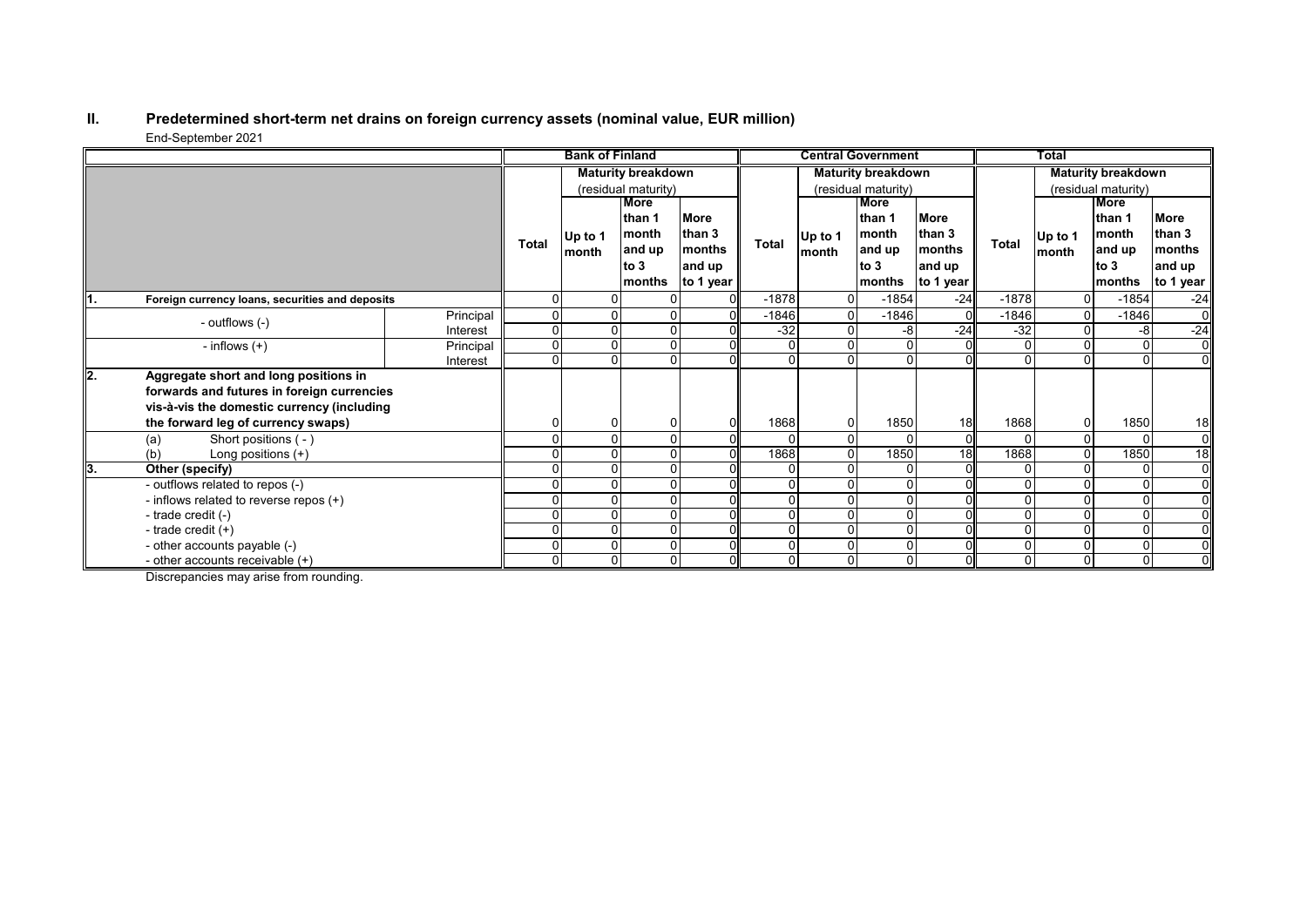## **III. Contingent short-term net drains on foreign currency assets (nominal value, EUR million)**

End-September 2021

| Liiu-ochiciinei zuz                                                                                 |                           | <b>Bank of Finland</b>                |                                                               |                                                        |                |                  | <b>Central Government</b>                           |                                                        |                | <b>Total</b>                          |                                                                    |                                                        |
|-----------------------------------------------------------------------------------------------------|---------------------------|---------------------------------------|---------------------------------------------------------------|--------------------------------------------------------|----------------|------------------|-----------------------------------------------------|--------------------------------------------------------|----------------|---------------------------------------|--------------------------------------------------------------------|--------------------------------------------------------|
|                                                                                                     | <b>Maturity breakdown</b> |                                       |                                                               | <b>Maturity breakdown</b>                              |                |                  |                                                     | <b>Maturity breakdown</b>                              |                |                                       |                                                                    |                                                        |
|                                                                                                     |                           | (residual maturity, where applicable) |                                                               |                                                        |                |                  | (residual maturity, where applicable)               |                                                        |                | (residual maturity, where applicable) |                                                                    |                                                        |
|                                                                                                     | Total                     | Up to 1<br>month                      | <b>More</b><br>than 1<br>Imonth<br>and up<br>to $3$<br>months | <b>More</b><br>than 3<br>months<br>and up<br>to 1 year | <b>Total</b>   | Up to 1<br>month | More<br>than 1<br>month<br>and up<br>to 3<br>months | <b>More</b><br>than 3<br>months<br>and up<br>to 1 year | Total          | Up to 1<br>month                      | <b>More</b><br>than 1<br><b>Imonth</b><br>and up<br>to 3<br>months | <b>More</b><br>than 3<br>months<br>and up<br>to 1 year |
| Contingent liabilities in foreign currency                                                          | $\Omega$                  | $\Omega$                              |                                                               |                                                        | $\Omega$       | $\Omega$         | $\Omega$                                            |                                                        | 0              | $\Omega$                              | 0                                                                  |                                                        |
| (a) Collateral quarantees on debt falling due within one year                                       | $\Omega$                  |                                       | $\Omega$<br>$\Omega$                                          | ΩI                                                     | $\Omega$       | $\Omega$         | $\Omega$                                            | $\Omega$                                               | 0              | $\Omega$                              | 0                                                                  |                                                        |
| (b) Other contingent liabilities                                                                    | $\Omega$                  |                                       | $\Omega$<br>$\Omega$                                          | ΩI                                                     | $\overline{0}$ | $\mathbf{0}$     | $\overline{0}$                                      | $\Omega$                                               | $\overline{0}$ | $\overline{0}$                        | $\overline{0}$                                                     |                                                        |
| Foreign currency securities issued with                                                             |                           |                                       |                                                               |                                                        | $\Omega$       |                  |                                                     |                                                        | $\Omega$       |                                       |                                                                    |                                                        |
| embedded options (puttable bonds)                                                                   |                           |                                       |                                                               |                                                        |                |                  |                                                     |                                                        |                |                                       |                                                                    |                                                        |
| Undrawn, unconditional credit lines provided by:                                                    | $\Omega$                  |                                       | $\Omega$<br>$\Omega$                                          | $\Omega$                                               | $\overline{0}$ | $\Omega$         | $\Omega$                                            | $\Omega$                                               | 0              | 0                                     | $\mathbf 0$                                                        | $\Omega$                                               |
| (a) other national monetary authorities, BIS,                                                       |                           | $\Omega$                              | $\Omega$                                                      | ΩI                                                     | $\Omega$       | $\Omega$         | $\Omega$                                            | $\Omega$                                               | 0              | $\Omega$                              | 0                                                                  | $\Omega$                                               |
| IMF, and other international organizations                                                          |                           |                                       |                                                               |                                                        |                |                  |                                                     |                                                        |                |                                       |                                                                    |                                                        |
| - other national monetary authorities (+)                                                           | $\Omega$                  |                                       | $\Omega$<br>$\Omega$                                          | $\Omega$                                               | $\Omega$       | 0                | $\Omega$                                            | $\Omega$                                               | 0              | 0                                     | $\mathbf 0$                                                        |                                                        |
| - BIS $(+)$                                                                                         | $\Omega$<br>$\Omega$      |                                       | $\Omega$<br>$\Omega$                                          | Οl                                                     | $\overline{0}$ | $\mathbf{0}$     | $\overline{0}$                                      | $\Omega$                                               | 0              | $\overline{0}$                        | $\overline{0}$                                                     | $\Omega$                                               |
| $-IMF (+)$                                                                                          | $\Omega$                  |                                       | $\Omega$<br>$\Omega$<br>$\Omega$<br>U                         | $\Omega$<br>ΩI                                         | $\Omega$       | $\Omega$         | $\Omega$                                            | $\Omega$<br>O                                          | 0              | $\overline{0}$                        | 0                                                                  | $\Omega$                                               |
| - other international organizations (+)                                                             |                           |                                       |                                                               |                                                        | $\Omega$       | $\Omega$         | $\Omega$                                            |                                                        | 0              | $\Omega$                              | 0                                                                  | $\Omega$                                               |
| (b) with banks and other financial institutions (+)                                                 | 0                         |                                       | $\Omega$<br><sup>0</sup>                                      | $\Omega$                                               | $\overline{0}$ | $\mathbf 0$      | $\overline{0}$                                      | $\Omega$                                               | 0              | $\overline{0}$                        | $\mathbf 0$                                                        | 0                                                      |
| (c) with banks and other financial institutions                                                     |                           | $\Omega$                              |                                                               | $\Omega$                                               | $\Omega$       | $\Omega$         | $\Omega$                                            | $\Omega$                                               | 0              | 0                                     | $\mathbf 0$                                                        | 0                                                      |
| headquartered outside the reporting country (+)<br>Undrawn, unconditional credit lines provided to: | $\Omega$                  | $\Omega$                              | $\Omega$                                                      | $\Omega$                                               | $\Omega$       | $\Omega$         | $\Omega$                                            | $\Omega$                                               | 0              | 0                                     | 0                                                                  | $\Omega$                                               |
| (a) other national monetary authorities, BIS,                                                       |                           |                                       |                                                               |                                                        |                |                  |                                                     |                                                        |                |                                       |                                                                    |                                                        |
| IMF, and other international organizations                                                          |                           | $\Omega$                              | ŋ                                                             | Οl                                                     | $\Omega$       | $\Omega$         | $\Omega$                                            | $\Omega$                                               | 0              | 0                                     | $\mathbf 0$                                                        | 0                                                      |
| - other national monetary authorities (-)                                                           | $\Omega$                  |                                       | $\Omega$                                                      | ΩI                                                     | $\overline{0}$ | $\Omega$         | 0                                                   | $\Omega$                                               | 0              | 0                                     | $\mathbf 0$                                                        |                                                        |
| $-BIS$ (-)                                                                                          | $\Omega$                  |                                       | $\Omega$<br>$\Omega$                                          | ΩI                                                     | $\overline{0}$ | $\mathbf 0$      | $\mathbf 0$                                         | $\Omega$                                               | 0              | $\overline{0}$                        | $\overline{0}$                                                     | $\Omega$                                               |
| $-IMF(-)$                                                                                           | $\Omega$                  |                                       | $\Omega$<br>$\Omega$                                          | Οl                                                     | $\overline{0}$ | $\Omega$         | $\Omega$                                            | $\Omega$                                               | 0              | $\overline{0}$                        | $\overline{0}$                                                     | $\overline{0}$                                         |
| - other international organizations (-)                                                             | $\Omega$                  |                                       | $\Omega$<br>ΩI                                                | ΩI                                                     | $\Omega$       | $\overline{0}$   | $\Omega$                                            | U                                                      | 0              | $\Omega$                              | 0                                                                  | $\Omega$                                               |
| (b) banks and other financial institutions                                                          |                           |                                       |                                                               |                                                        |                |                  |                                                     |                                                        |                |                                       |                                                                    |                                                        |
| headquartered in reporting country (-)                                                              | ŋ                         |                                       | $\Omega$<br><sup>0</sup>                                      | ΩI                                                     | 0              | $\Omega$         | $\Omega$                                            | $\Omega$                                               | $\Omega$       | 0                                     | $\mathbf 0$                                                        | $\mathbf 0$                                            |
| (c) banks and other financial institutions                                                          |                           |                                       |                                                               |                                                        |                |                  |                                                     |                                                        |                |                                       |                                                                    |                                                        |
| headquartered outside the reporting country (-)                                                     |                           | $\Omega$                              |                                                               | $\Omega$                                               | $\Omega$       | $\Omega$         | $\Omega$                                            | $\Omega$                                               | 0              | 0                                     | $\Omega$                                                           | $\Omega$                                               |
| Aggregate short and long positions of options                                                       |                           |                                       |                                                               |                                                        |                |                  |                                                     |                                                        |                |                                       |                                                                    |                                                        |
| in foreign currencies vis-à-vis the domestic currency                                               |                           |                                       | $\Omega$<br>ŋ                                                 | Οl                                                     | $\Omega$       | $\Omega$         | $\Omega$                                            | $\Omega$                                               | 0              | 0                                     | 0                                                                  | $\Omega$                                               |
| (a) Short positions                                                                                 | $\Omega$                  |                                       | $\Omega$<br><sup>0</sup>                                      | $\Omega$                                               | $\Omega$       | $\overline{0}$   | $\overline{0}$                                      | $\Omega$                                               | 0              | 0                                     | 0                                                                  | $\Omega$                                               |
| (i) Bought puts                                                                                     | $\Omega$                  |                                       | $\Omega$<br>$\Omega$                                          | Οl                                                     | $\overline{0}$ | $\mathbf{0}$     | $\overline{0}$                                      | $\Omega$                                               | 0              | $\overline{0}$                        | 0                                                                  | $\Omega$                                               |
| (ii) Written calls                                                                                  |                           |                                       | $\overline{0}$<br>U                                           | O.                                                     | $\overline{0}$ | 0                | $\Omega$                                            | 0                                                      | 0              | $\overline{0}$                        | $\overline{0}$                                                     | $\overline{0}$                                         |
| (b) Long positions                                                                                  | $\Omega$                  |                                       | $\Omega$<br>$\Omega$                                          | $\Omega$                                               | $\overline{0}$ | $\mathbf{0}$     | $\Omega$                                            | $\Omega$                                               | 0              | $\Omega$                              | 0                                                                  | $\Omega$                                               |
| (i) Bought calls                                                                                    | $\Omega$                  |                                       | $\Omega$<br>$\Omega$                                          | ΩI                                                     | $\overline{0}$ | $\mathbf{0}$     | $\overline{0}$                                      | $\Omega$                                               | 0              | $\overline{0}$                        | 0                                                                  | $\Omega$                                               |
| (ii) Written puts                                                                                   | $\Omega$                  |                                       | $\Omega$<br>$\Omega$                                          | Οl                                                     | $\Omega$       | $\mathbf 0$      | $\overline{0}$                                      | $\overline{0}$                                         | $\Omega$       | $\overline{0}$                        | 0                                                                  | $\Omega$                                               |

Discrepancies may arise from rounding.